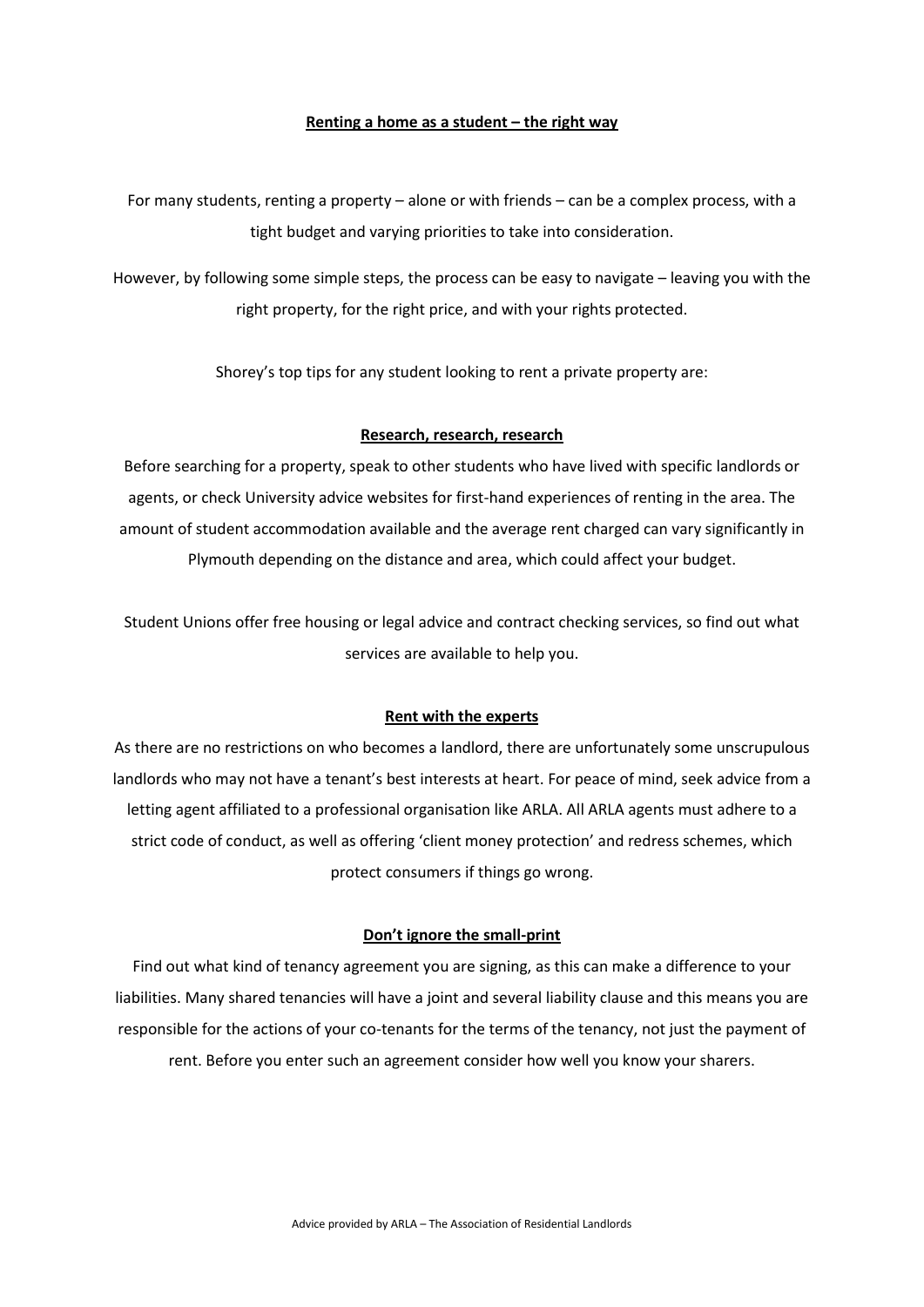If you do wish to get out of the tenancy during the fixed term, ensure you take independent advice as to any ongoing liability you may have. Failing to do so may mean that you have to pay rent after you've moved out.

If you are planning to rent a property with other tenants, it is imperative to ensure that the landlord has the relevant House in Multiple Occupancy (HMO) licence, as this is a legal requirement in Plymouth.

Finally, check your deposit is being put into a deposit protection scheme by the landlord or agent – this is a legal requirement in England and Wales, and is likely to be shortly in Scotland, but it is still important to make sure. These primarily include the Deposit Protection Scheme (DPS) who actually hold the money and the Tenancy Deposit Scheme (TDS) where the landlord or agent holds the funds.

# **Be aware of 'hidden' costs**

When working out your budget it is important to factor in costs on top of the weekly or monthly rental rate. The deposit can often represent significant initial outlay and is typically the equivalent to 4 weeks' rent. Utility bills, TV license and internet access will all need to be factored in if you're booking with an agent who doesn't offer an all-inclusive rate; even if you are sharing the cost with other tenants. If you are a student living only with other students, you will usually be exempt from paying Council Tax, although you may need to prove your student status.

In addition, even if the property you are renting is furnished, it is worth checking which items of furniture come with the property to avoid expensive surprises when you move in.

## **Insurance and Inventories**

Often, while you are a student, your personal property will be covered by your parents' contents insurance, but it is important to check the specific policy wording. If you aren't covered, there are a number of insurance providers which offer student-specific policies.

Always ensure you fill out a comprehensive inventory listing the fixtures and fittings within the property, detailing their condition and that of the property itself. It is also advisable to take a thorough photographic record of the property's condition at the start of the tenancy. Any photos should be jointly approved by the landlord/agent and tenants, and separate copies should be